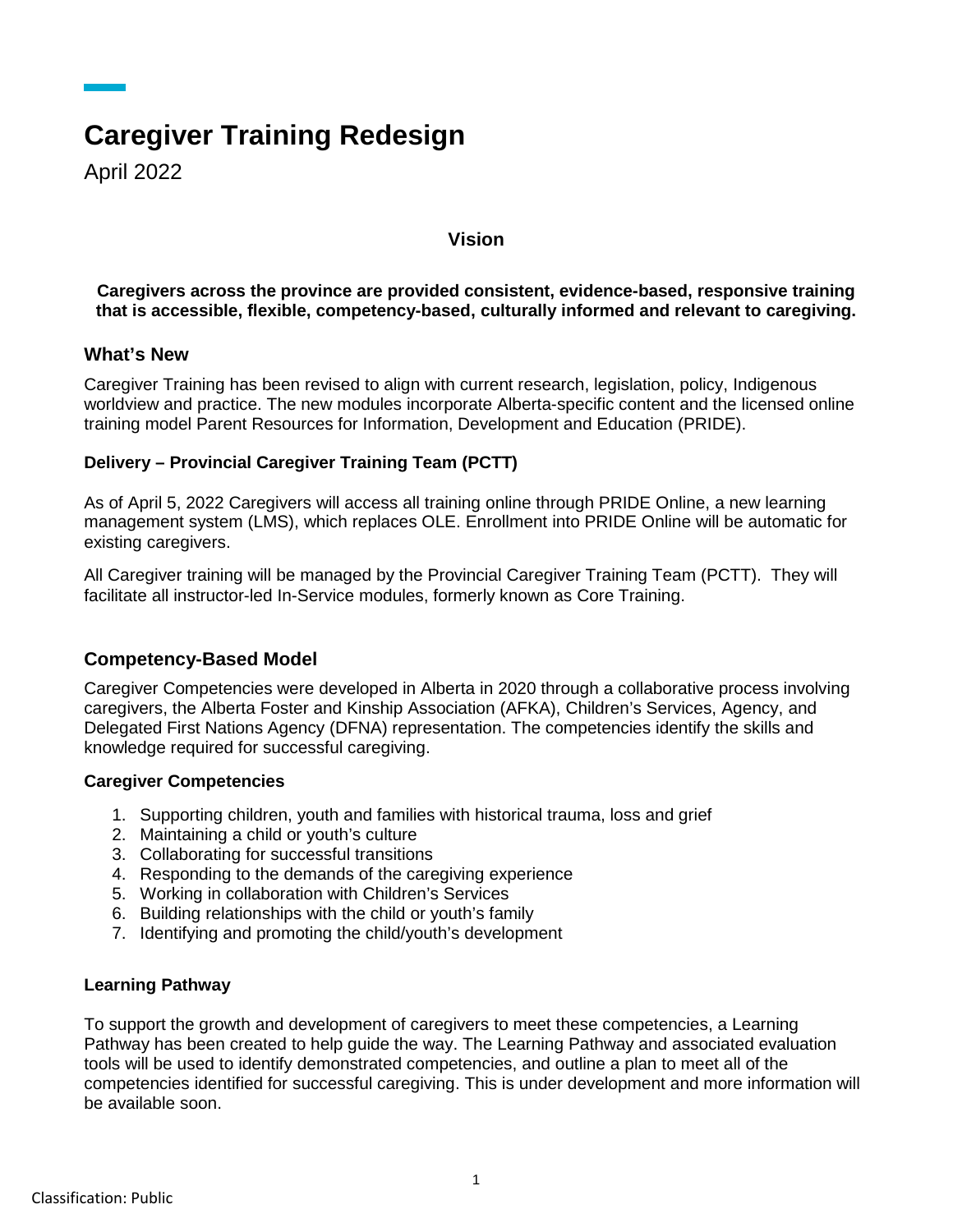# **NEW Model**

Provincial Caregiver Training uses a blended approach incorporating online training modules through PRIDE e-learnings, Alberta-developed e-learnings, as well as instructor-led courses facilitated online by the PCTT. The model includes Pre-Service, Kinship and In-Service training.

#### **Kinship Training**

Kinship Caregivers are required to take the following training:

- 1. For orientation, they have the option to take one of the following:
	- a. Kinship-specific training designed to meet the unique needs of kinship caregiving
		- Includes essential information about expectations, working within systems, challenges and strategies specific to kinship caregiving
		- Instructor-led and offered regularly by the PCTT
	- b. PRIDE Pre-Service
- 2. Safe Babies (if caring for children 3 years and younger)

#### **In-Service Training**

In-Service training, formerly known as core training, is required for approved foster caregivers. Kinship caregivers and legal permanency families are invited to take the training as well.

In order to access this training, caregivers will self-register through PRIDE Online. The course catalogue will include a blend of PRIDE e-learning modules, Alberta e-learning modules and Albertaspecific instructor-led modules:

- o Seven PRIDE e-learning modules (which include several sessions per module)
	- 1. The Foundation for Meeting the Developmental Needs of Children and Youth
	- 2. Positive Discipline Strategies to Protect, Nurture and Meet Developmental Needs
	- 3. Sexuality Through the Ages and Stages of Development
	- 4. Supporting Relationship Between Children, Youth and Their Families
	- 5. Working in Collaboration with the Case Team
	- 6. Promoting Children and Youth's Personal and Cultural Identity
	- 7. Managing the Caregiving Experience
- o Alberta e-learning modules
	- **Safe Babies**
- o Alberta-specific Instructor-led modules
	- Consists of the recently redesigned In-Service modules that are currently being offered virtually
	- Provide an opportunity for caregivers to connect virtually from around the province to share learning and experiences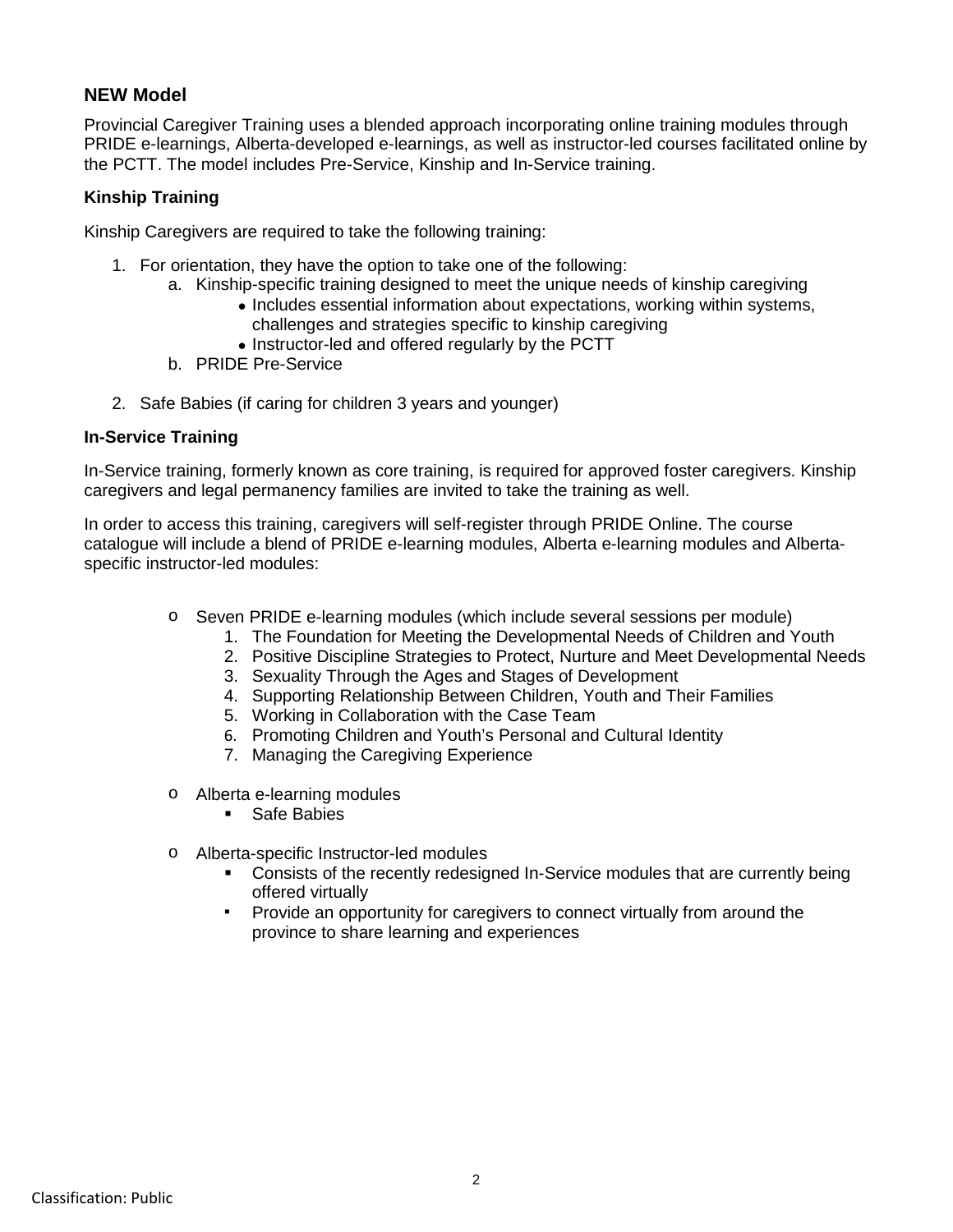# **FAQs**

# **1. How are PRIDE e-learning modules facilitated?**

PRIDE uses an online delivery model of e-learnings, which is navigated by the student at their convenience. The 'hosts' or trainers of PRIDE are video recorded and provide narration and direction throughout the e-learning. The training includes a variety of resources, videos, interactive and reflective learning activities and a workbook for students. Students respond to questions in the training and their answers are saved into what is called an e-book. This is a resource students can download and save on their computer, or print out for future reference.

# **2. Will I be required to take PRIDE In-Service training?**

If you are a new foster caregiver, you will be required to complete all of the In-Service training, which includes PRIDE e-learning modules, Alberta-specific e-learning modules and Alberta instructor-led modules.

If you are a current caregiver, you will work with your program staff to determine what training might be required or recommended for your learning pathway.

If you are a kinship caregiver, you are invited, but not required, to take In-Service modules (with the exception of Safe Babies if you are caring for children three years or younger).

If you are an approved legal permanency caregiver, or a caregiver receiving Supports for Permanency (SFP), you are invited to take In-Service modules, but they are not mandatory.

#### **3. How will caregiver classification be assessed during the transition to the new training model?**

Caregiver training, which includes assessing caregiver learning, is only one component of reclassification. The assessment of caregiver learning should include consideration of all available training at the time of assessment. In-Service training will continue to be updated and caregivers will be expected to ensure their training remains current by taking new or updated modules as they become available.

Reclassification must consider demonstrated caregiver competencies, willingness and ability to meet the expectations of a level 2 home, and meet the needs of children and youth requiring an increased level of skill.

New tools associated with the Learning Pathway are being developed to assist in determining caregiver competency. More information to come.

#### **4. Will the new In-Service training require completion within the first four years of being approved to foster, as core was?**

Completion of In-Service training is required within the first four years *after* being approved to foster, as policy currently indicates. The accessibility of training has improved significantly and training is considered mandatory to successful caregiving.

# **5. Will caregivers continue to require a certain amount of training hours per year?**

Yes. In order for level 1 caregivers to complete In-Service training within four years, they will require approximately 32 hours per year. Level 2 caregivers will continue to require 12 hours per year.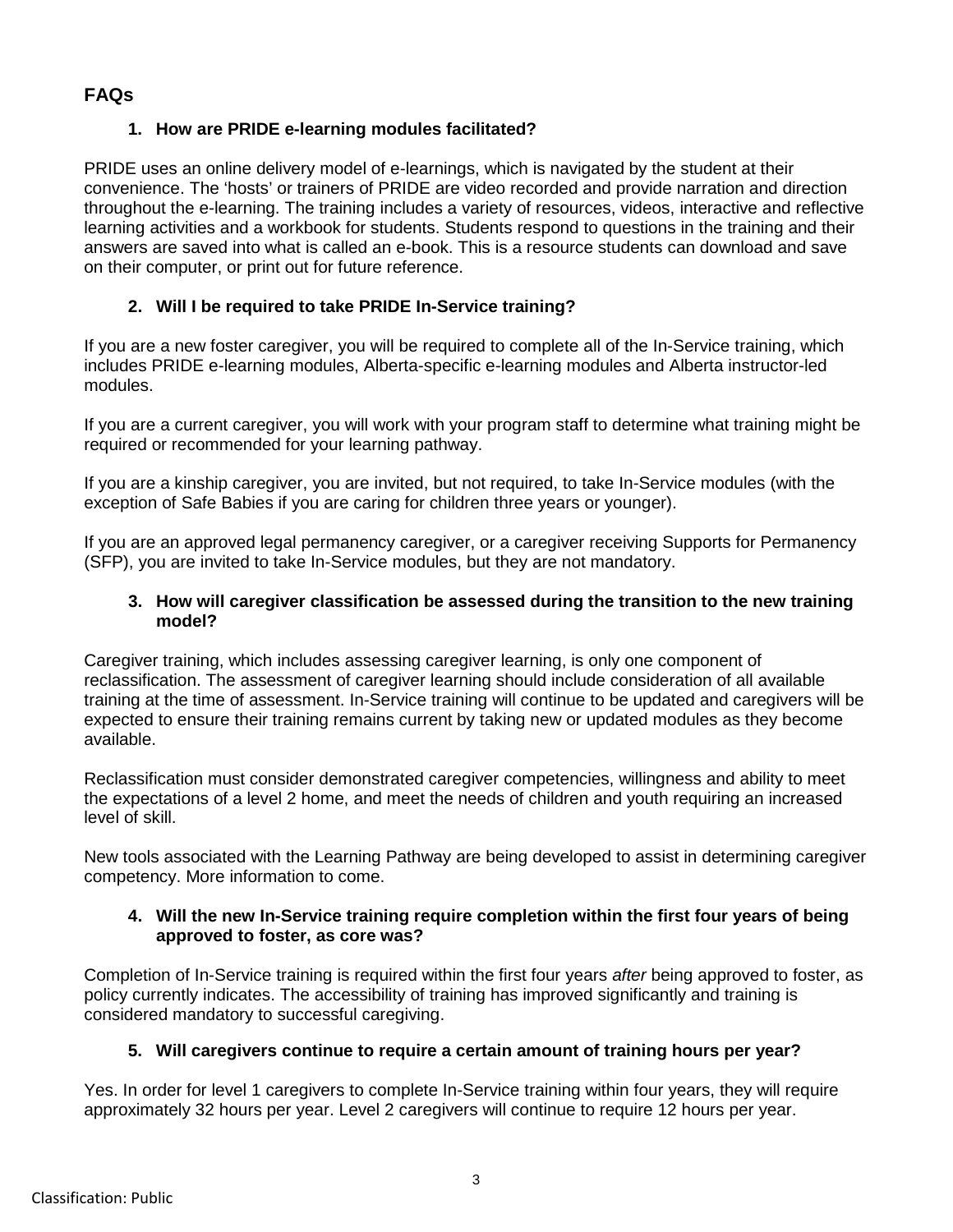# **6. How do caregivers access In-Service Training?**

Most existing caregivers will be automatically enrolled into the CourseMill LMS, where they will access training through PRIDE Online. PRIDE Online is where caregivers will be able to view and access all available In-Service training from the course catalogue. This will include PRIDE e-learning modules, Alberta created e-learning modules, and registration into instructor-led modules.

Caregivers will receive an automatic email from CourseMill confirming their enrollment into PRIDE Online with a link to the training, a User ID and a password.

#### **7. What happens if a caregiver does not receive an email from CourseMill confirming their enrollment into PRIDE Online?**

If a caregiver has not received an email by April 15, 2022, please contact the Provincial Caregiver Training Team at [CS.CaregiverTraining@gov.ab.ca.](mailto:CS.CaregiverTraining@gov.ab.ca)

# **8. How will caregiver training be tracked?**

Caregivers can access all the training they have taken after April  $4<sup>th</sup>$  through PRIDE Online. They will receive a certificate of completion after every module they have completed. Caregivers should forward that certificate to their program staff to be recorded on their file and in CICIO. Caregivers will also have the capacity to access and print a report of all their training in PRIDE Online. For the details on how to do this, please consult the Student Manual.

#### **9. How will caregivers be supported if they do not have internet, a computer, or comfort using either of these?**

Transitioning caregivers to virtually facilitated training has been occurring since spring 2020, in response to COVID-19 restrictions. Progress has been made; however, further work will be required to address areas with more complex needs. If a caregiver has concerns about accessing training, please follow up with your caregiver program staff. As concerns arise, caregiver program staff will assess the needs and create a plan to ensure that all caregivers have access to training. Once the needs have been assessed, program staff can approach PCTT for assistance in working out the details.

# **10. Are there changes to the requirements for supplemental training?**

Level 1 caregivers continue to have four years to complete In-Service training, with no additional supplemental training required.

Level 2 caregivers continue to require 12 hours of training/year to meet annual training requirements.

#### **11. Do caregivers have to take the updated Alberta-specific modules if they've taken them before?**

It is important that caregivers have access to the most relevant and current information available in order to be successful in their caregiving journey. Caregivers will work with their program staff to determine their learning pathway. This may include taking Alberta-specific modules if the module has been significantly updated to reflect current evidence-based research, policies and practice. These modules count toward required annual training hours.